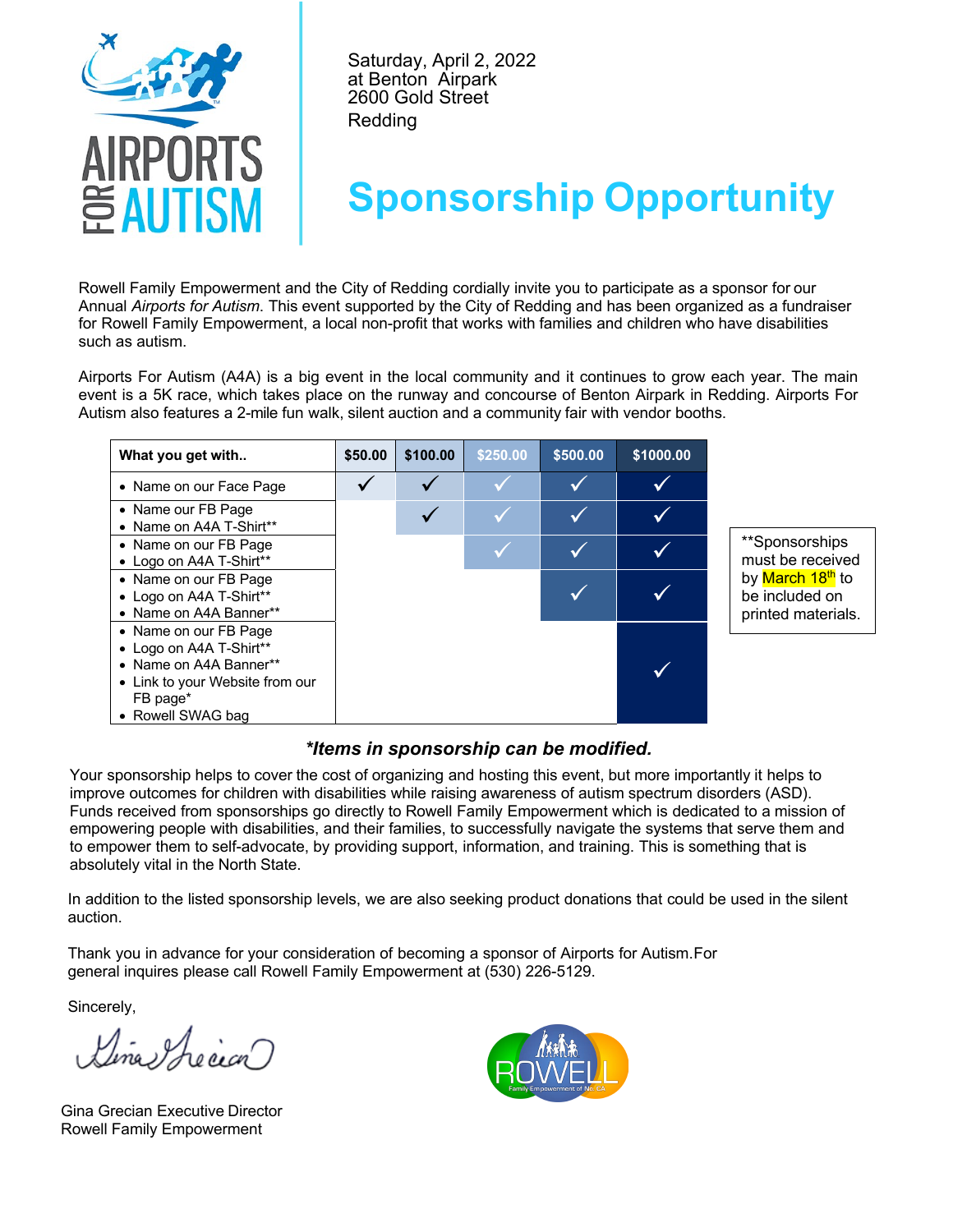

Saturday, April 2, 2022 at Benton Airpark 2600 Gold Street Redding

 **Submit Form**

## **Sponsorship Opportunity**

*(Alternately, this form can be completed online at www.AirportsForAutism.com)*

|                                                                    |                                                                                                                                                                                                                                    |          | State: $\frac{1}{\sqrt{1-\frac{1}{2}}}\frac{1}{\sqrt{1-\frac{1}{2}}\sqrt{1-\frac{1}{2}}\sqrt{1-\frac{1}{2}}\sqrt{1-\frac{1}{2}}\sqrt{1-\frac{1}{2}}\sqrt{1-\frac{1}{2}}\sqrt{1-\frac{1}{2}}\sqrt{1-\frac{1}{2}}\sqrt{1-\frac{1}{2}}\sqrt{1-\frac{1}{2}}\sqrt{1-\frac{1}{2}}\sqrt{1-\frac{1}{2}}\sqrt{1-\frac{1}{2}}\sqrt{1-\frac{1}{2}}\sqrt{1-\frac{1}{2}}\sqrt{1-\frac{1}{2}}\sqrt{1-\frac{1}{2}}\sqrt{1-\$ |                                               | Zip: ___________ |  |  |  |  |  |
|--------------------------------------------------------------------|------------------------------------------------------------------------------------------------------------------------------------------------------------------------------------------------------------------------------------|----------|---------------------------------------------------------------------------------------------------------------------------------------------------------------------------------------------------------------------------------------------------------------------------------------------------------------------------------------------------------------------------------------------------------------|-----------------------------------------------|------------------|--|--|--|--|--|
|                                                                    |                                                                                                                                                                                                                                    |          | Contact Email: ___________________________                                                                                                                                                                                                                                                                                                                                                                    |                                               |                  |  |  |  |  |  |
|                                                                    |                                                                                                                                                                                                                                    |          | Website:                                                                                                                                                                                                                                                                                                                                                                                                      | <u> 1980 - Andrea Andrew Maria (h. 1980).</u> |                  |  |  |  |  |  |
| Sponsorship Amount: \$50.00<br>(Choose one)                        |                                                                                                                                                                                                                                    | \$100.00 | \$250.00                                                                                                                                                                                                                                                                                                                                                                                                      | \$500.00                                      | \$1000.00        |  |  |  |  |  |
| Name of your organization exactly as you'd like it printed/stated: |                                                                                                                                                                                                                                    |          |                                                                                                                                                                                                                                                                                                                                                                                                               |                                               |                  |  |  |  |  |  |
|                                                                    |                                                                                                                                                                                                                                    |          |                                                                                                                                                                                                                                                                                                                                                                                                               |                                               |                  |  |  |  |  |  |
| Would like to provide item/s for the silent auction:               |                                                                                                                                                                                                                                    |          | Yes                                                                                                                                                                                                                                                                                                                                                                                                           | No                                            |                  |  |  |  |  |  |
|                                                                    |                                                                                                                                                                                                                                    |          |                                                                                                                                                                                                                                                                                                                                                                                                               |                                               |                  |  |  |  |  |  |
|                                                                    | <b>Item/s:</b> The contract of the contract of the contract of the contract of the contract of the contract of the contract of the contract of the contract of the contract of the contract of the contract of the contract of the |          |                                                                                                                                                                                                                                                                                                                                                                                                               |                                               |                  |  |  |  |  |  |
| We would like a space for a booth at the event:                    |                                                                                                                                                                                                                                    |          | Yes                                                                                                                                                                                                                                                                                                                                                                                                           | No                                            |                  |  |  |  |  |  |
| Name of person authorized to make this sponsorship:                |                                                                                                                                                                                                                                    |          |                                                                                                                                                                                                                                                                                                                                                                                                               |                                               |                  |  |  |  |  |  |
|                                                                    |                                                                                                                                                                                                                                    |          |                                                                                                                                                                                                                                                                                                                                                                                                               |                                               |                  |  |  |  |  |  |

Date: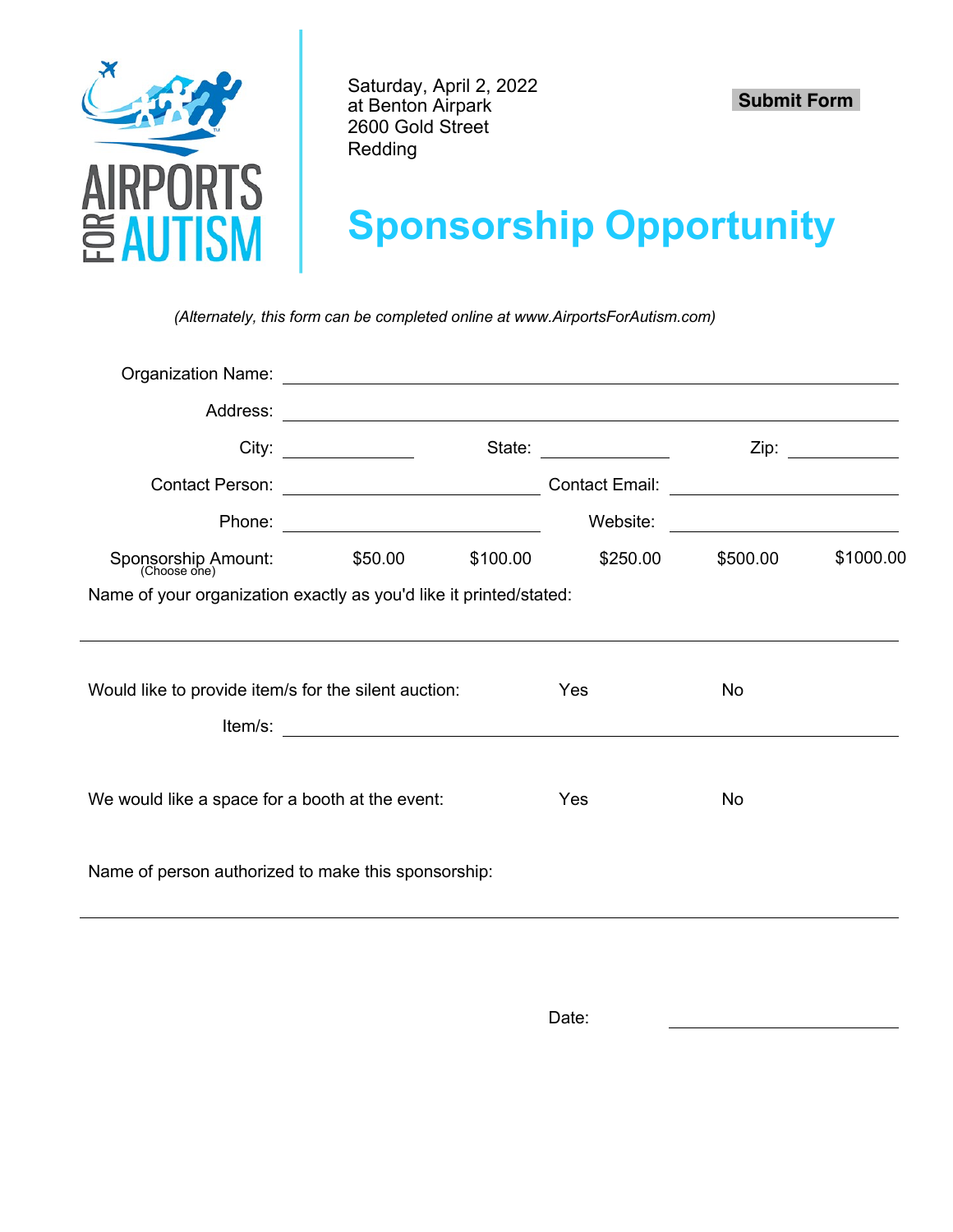

Saturday, April 2, 2022 at Benton Airpark 2600 Gold Street Redding

## **Sponsorship Opportunity**

Artwork and logos should be submitted to Rowell at **Info@RFENC.org** as follows:

- Logos for race shirts will be printed in one color and should be submitted in high resolution (300 dpi).
- Logos for race web-page should be submitted as 72 dpi PNGfiles with transparent backgrounds.
- 6. Your sponsorship donation, logo and, this form must be in our hands  **BY MARCH 18, 2022**

in order to ensure that your logo is printed on the t-shirts, banners, etc.

7. Checks can be made payable to *Rowell Family Empowerment*.

Please mail this form and payment to:

ATTN: Airports for Autism SponsorshipRowell Family Empowerment 3330 Churn Creek Road, Ste A-1 Redding, CA 96002

8. Questions?

**Please call Rowell Family Empowerment at (530) 226-5129 or use the contact form located at www.AirportsForAutism.com**